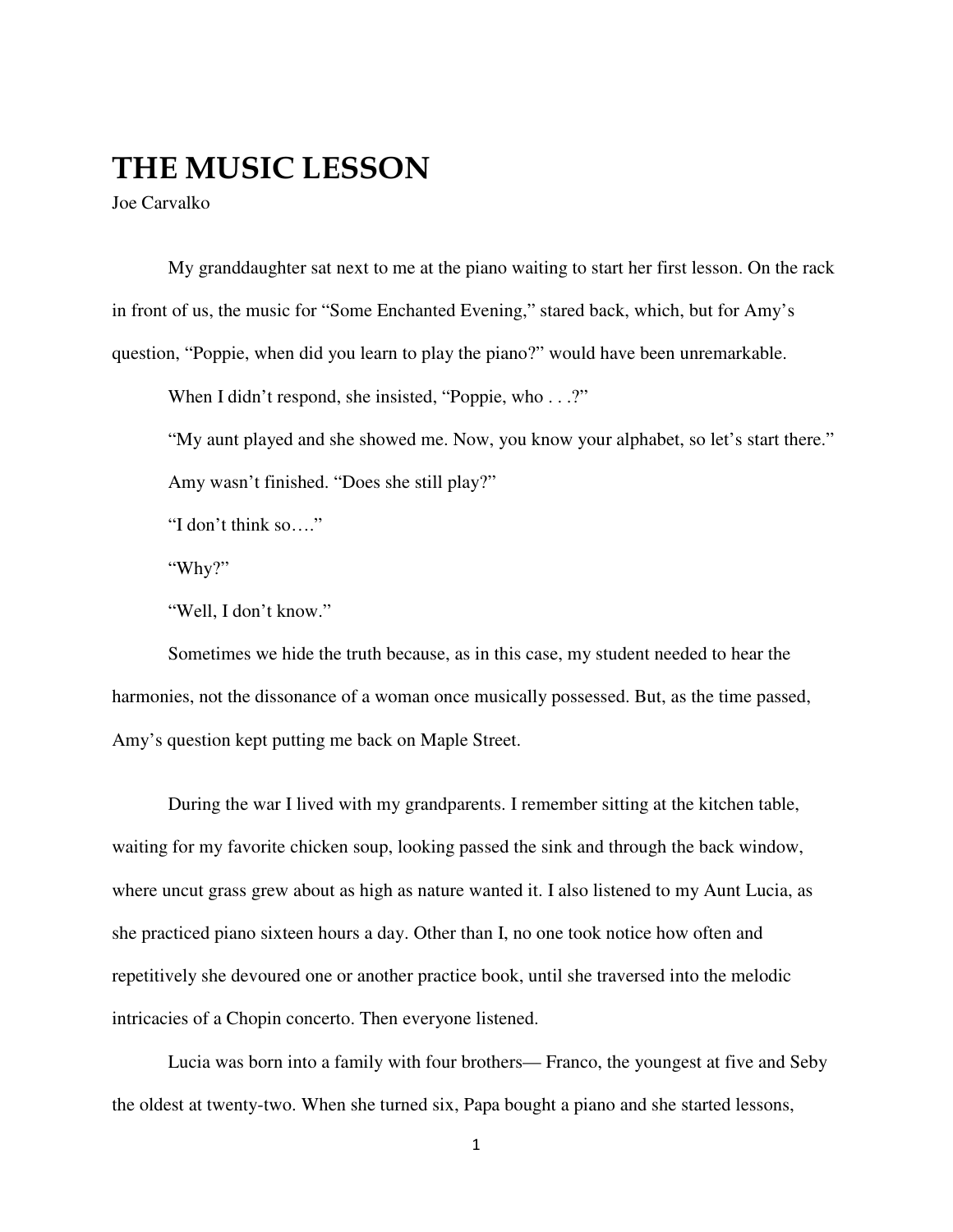quickly showing a talent for unraveling complex musical passages. When she turned twelve, she traveled 20 miles to study at a conservatory. For a family of bakers, it represented training by the best teachers in the county.

Even as a child, I knew how remarkably she played, yet, strangely, she showed no artistry whatsoever in talking civil to those outside the family. I remember retired Mr. White from next door, who sat on his stoop watching the world go by. If he saw Lucia he would shout, "How's the music today?" Her stock comeback was, "Stick your head in the sand." Others might have heard: "A-hole," or "Screw you." Jerry the mailman, who always looked for ways to ask her for a date, got a middle finger thrust skyward.

When you live with someone who seems bent on perfecting their skill, you may not see the despair or the profound depression that motivates them. On the surface her incessant practicing did not seem bizarre, but more to be admired as the ambition of a prodigy, a future concert pianist—, until one afternoon when she drank iodine, and then flung the bottle at Mama who happened to be passing by the toilet.

A minute later, hair stretched out behind her, she ran down the stairs and into the street, and then disappeared into an alley that separated the duplexes. Mama called Papa who closed the bakery and dispatched half-dozen workers to find her.

Except for Seby, the other brothers were serving during WW II, so like millions of Americans Lucia followed its progress in the news. February 15, 1945, the day she drank the iodine, her mother found a copy of a newspaper on her bed. The headline read, "Ten Cities Bombed." The details painted a picture of ruination and death. In time we learned that one of the cities was Dresden, Germany, where 25,000 civilians died during the bombing. After Mama's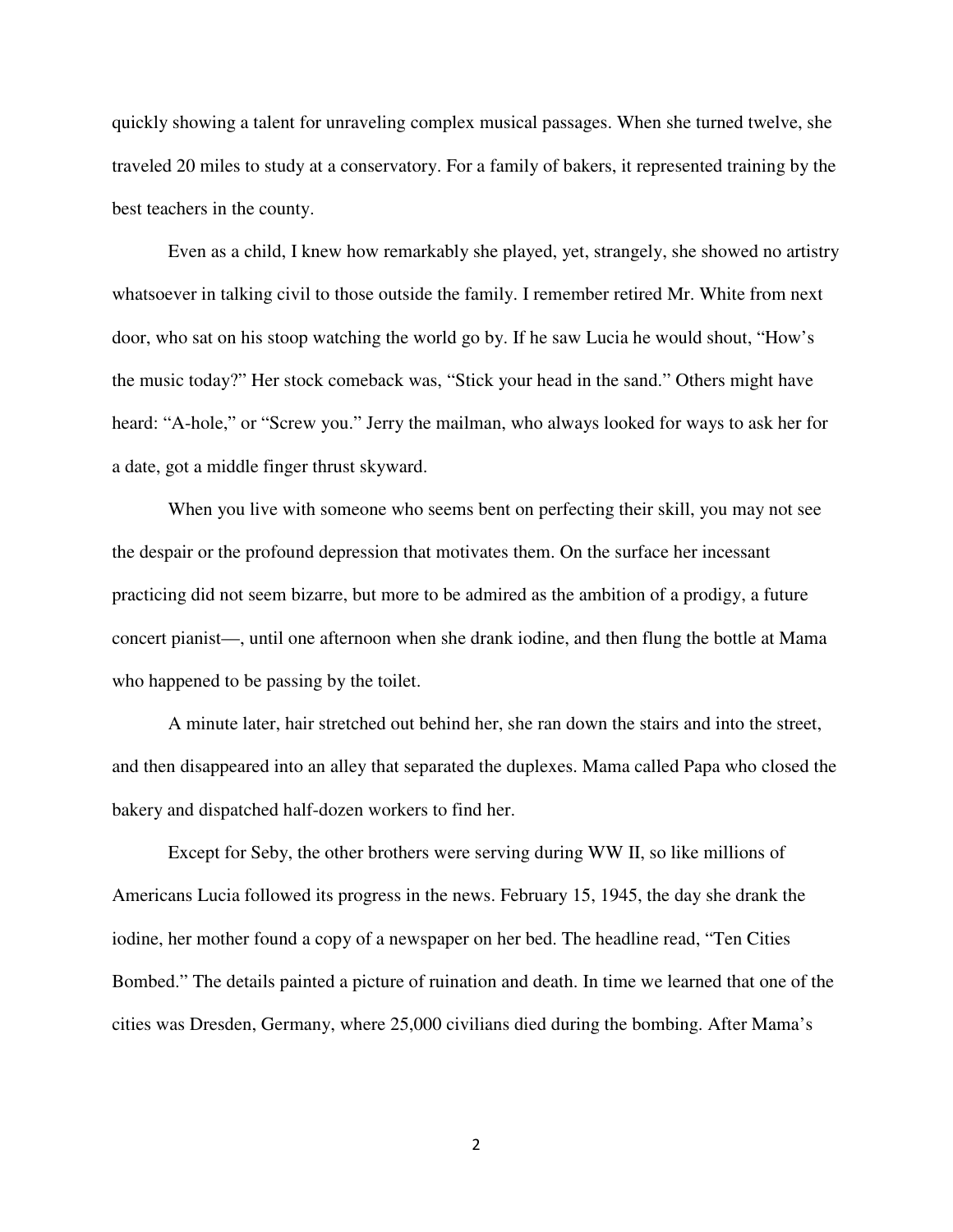initial hysteria, I saw her waving the newspaper on the stoop, yelling to Papa about what may have set Lucia in a direction toward her grave.

An hour passed, and by now, not only the bakers, but two cops, and Mr. White were looking behind bushes and down alleyways. Then, two duplexes down something moved from behind a large juniper. She sat crouched, iodine tattooing her chin. Seby asked, "Lucia, let's go, Mama's worried." Her wide green eyes stared back. Reluctantly, she went with her brother. When she got to the house, Mama and Papa surrounded her. After a few minutes, Seby coaxed her into a car and drove her to the hospital. From there an ambulance took her to the Institute for Living in Hartford, where they diagnosed a form of schizophrenia. Papa had lost Mama for five years to what was likely a post-partum depression, and Lucia's illness brought back memories, which he wrote about in a book of verse that was handed down after he died.

When Lucia went away, the house became a somber place. Whole days would pass when the only sounds were the clothes swooshing back and forth in the washing machine, or the rare occasion when Mama turned on the radio to hear the news. When she returned about six months later, Lucia needed her solitude more than ever. To give her extra privacy, Papa put the piano in the food pantry off the kitchen, and although the narrow walk-in would still serve to store canned goods, vegetables, and bread, it now served as Lucia's refuge, and although long absorbed in the odors of potatoes and onions, overtime, the pantry would take on the added smells of cigarettes and stale coffee.

She started off playing like she'd never missed a day. The house came alive again. In the beginning, we were all acutely aware of everything she played, or if she stopped, for how long. We listened for those times when she would abandon the monotonous arpeggio-type finger exercises for something she had polished over the course of time. We could sense it coming like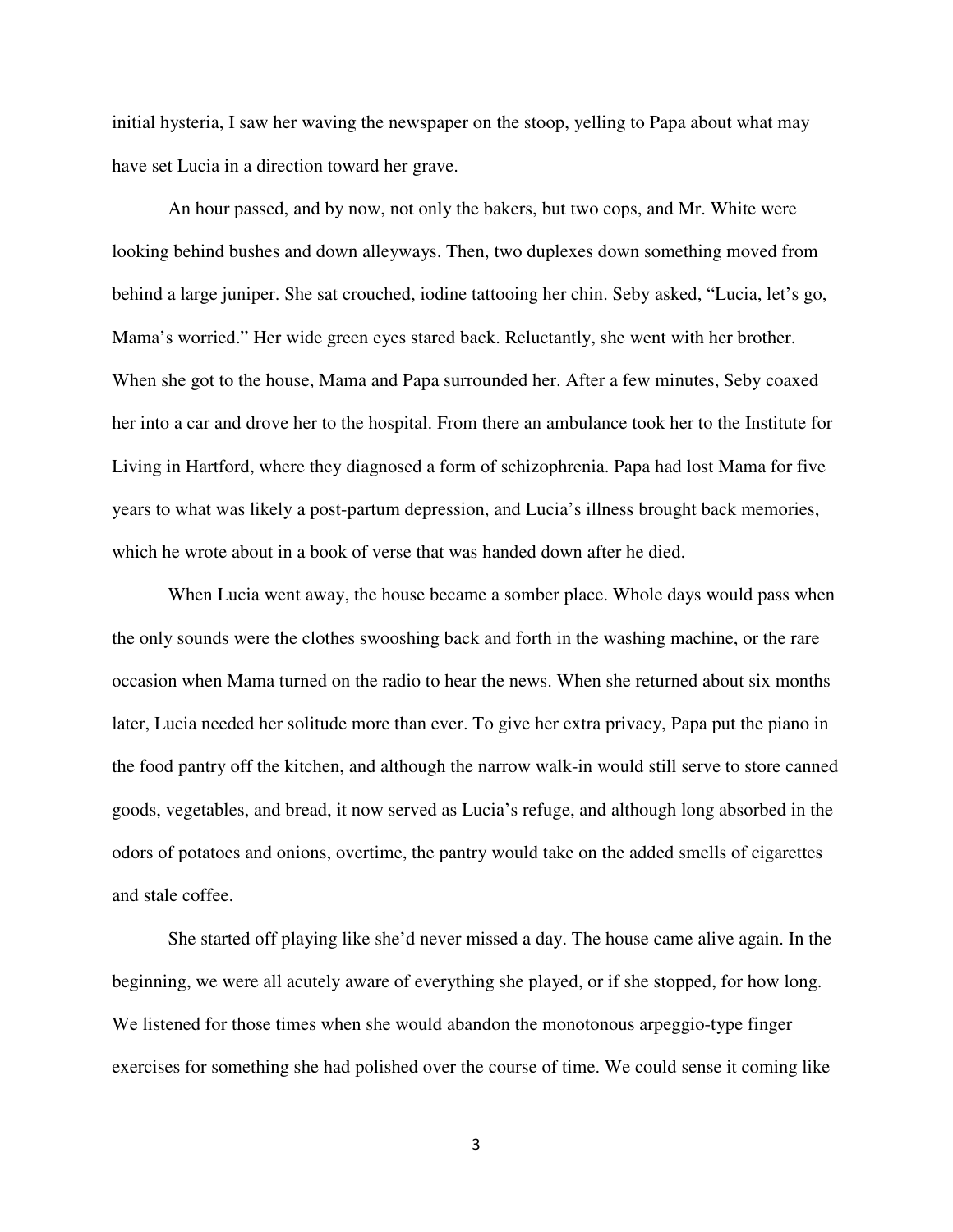the sun bursting through storm clouds. She'd warm up with two-handed chords, first ninths and an occasional stretch to grasp a tenth; then twelve scales forward and backward—, and then silence—, a minute would pass, followed by Rimsky-Korsakov, Mozart, or Rubenstein.

Then times were that the stretching of her phalanges did not reflexively lead a concerto, but the plaintive sounds of a mellifluous mezzo-soprano singing an Italian aria from Puccini or Verdi, which would float from the pantry through an open window, into the backyard, beyond the clothes blowing on the line, warming the hearts of the neighbors she so loathed.

Papa died after the war. The blow was too much for Lucia, but this time she admitted herself to a psychiatric hospital, where she spent five months among the screamers, the babblers, and the muted, while undergoing cold showers and shock treatment. When she was released she decided to travel to Italy and live with Uncle Giovanni in a small village in the Apennines.

Yet, Lucia did not escape the storms that stirred in her head. Depressed and angry, she had frequent run-ins with her uncle, and unlike home, no sheltering piano to turn to.

One afternoon she fled the four room house, ran down a muddy road that turned into a back trail, where the ridges were unstable and the gorges deep, a place where a clouded neurotic could easily fall or jump to their death. No one knows how Lucia ended up at the bottom of a hundred-foot ravine. Nearby workers discovered her close to death and transported her twohundred kilometers to a trauma center in Rome. She had a fractured neck, broken hip and remained unconscious for days. Survive she did, but her music did not. Her left arm would hang partially paralyzed. With the good arm she would grasp a cane. In the Eternal City, she came to realize that all was not eternal, not victims of war, not Papa, and not her music.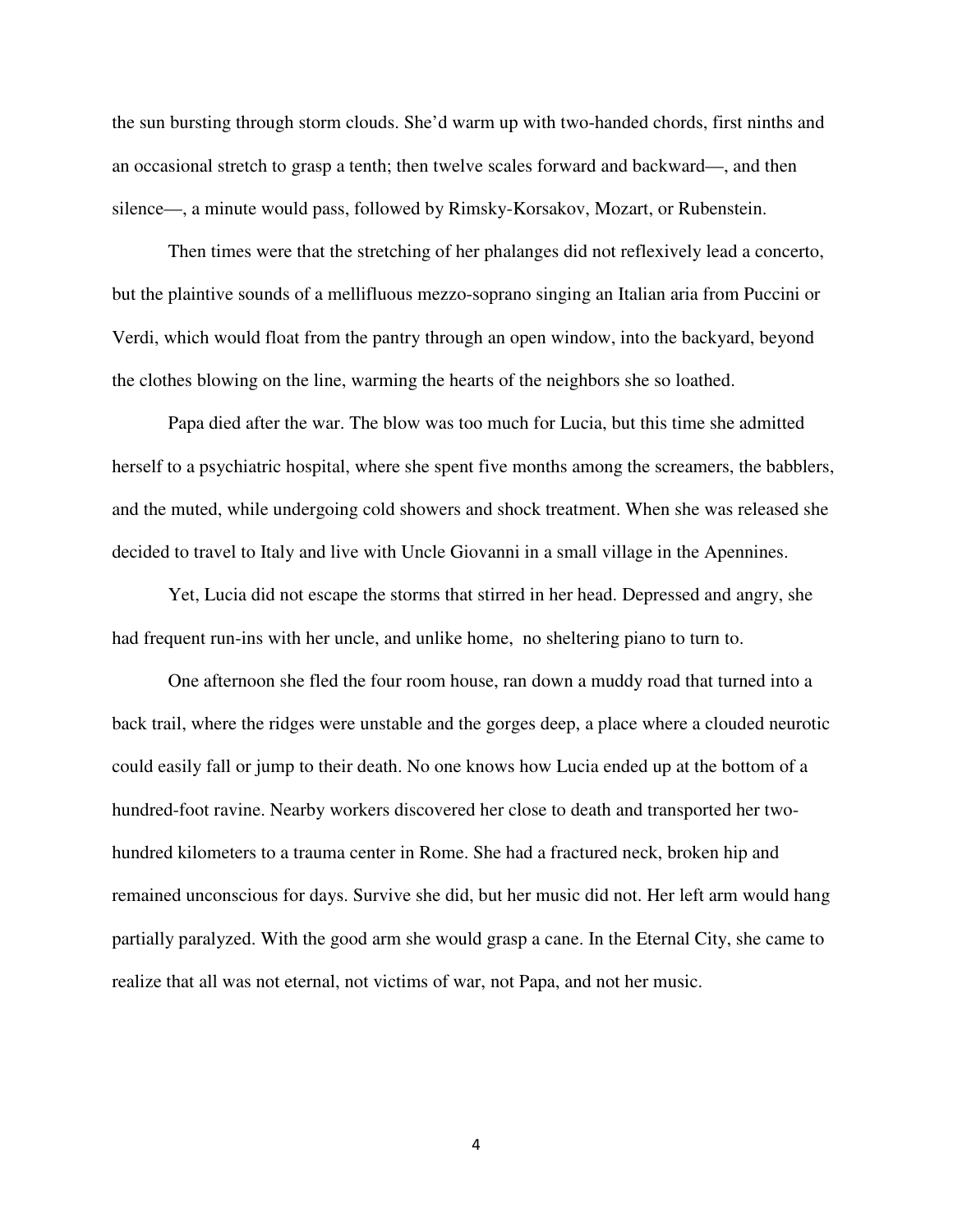After a year of rehabilitation, she returned to Maple Street. In time she found a job as a school janitor. Meanwhile, Seby had moved to Florida, but while on vacation up north, he went to where she was working. A clerk in the principal's office directed him to the gym.

He opened the door and saw his sister swabbing the floor with a mop unnaturally twisted beneath her upper arm, guided by her good hand. The other arm lay limp.

"Hey Lucia, *Como Sta*?"

She turned, startled. "Hey, Seby what brings you here?"

She laid down her mop and walked toward him, a big smile on her face. Lucia never kissed anyone, but she let him hug her. He had not seen her since Papa died.

"How have ya been?"

"*Bene*, good, good."

"But, it's you. How's your leg."

"I'll be gimpy now on, but," she hesitated, "it's my arm and hand, hard to get used to."

Seby looked away and through the large wired window that overlooked the school's lawn and beyond to the trees that lined the street, and then beyond, to the track of dilapidated apartments. He recalled Maple Street, when four brothers couldn't keep up with her curiosity, then unnoticed, she went from a talky six to a shy eight year old, to a withdrawn twelve year old, and finally to a recluse living in the confinement of a pantry with a piano. Where do these things start?

They spoke as he continued to study her. Then he asked if she could play him something on the piano that sat in the corner.

"Oh Seby, I don't think so."

"Come on—, one time, for me."